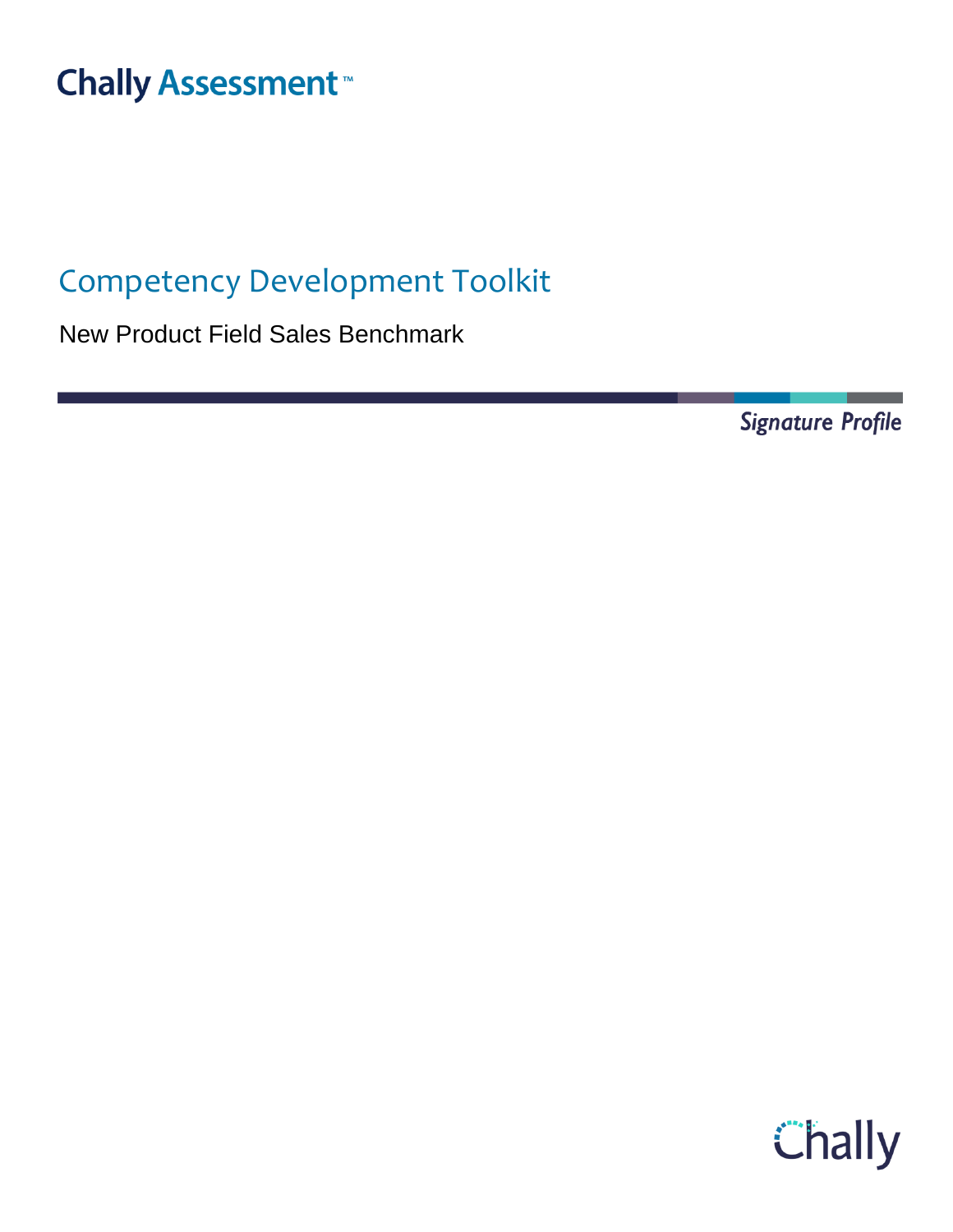### Benchmark Profile Description

The New Product Field Sales role is responsible for maximizing sales within a territory/market by finding new customers and servicing existing ones. The mix of revenue from new business to existing business can be as much as 70/30. With a typical sales cycle of six months to one year, these sellers are tasked with understanding the needs of multiple buyers within an organization (who may have little experience with the seller's products) and building a solid business case for the sale.

### Predictive Competencies

- Achieves Results by Tailoring Message to Resonate with Buyer Motivations
- Makes Persuasive Presentations
- Qualifies Prospects for Fit
- Addresses the Needs of Multiple Buyers
- Tailors Style to Fit Customer Expectations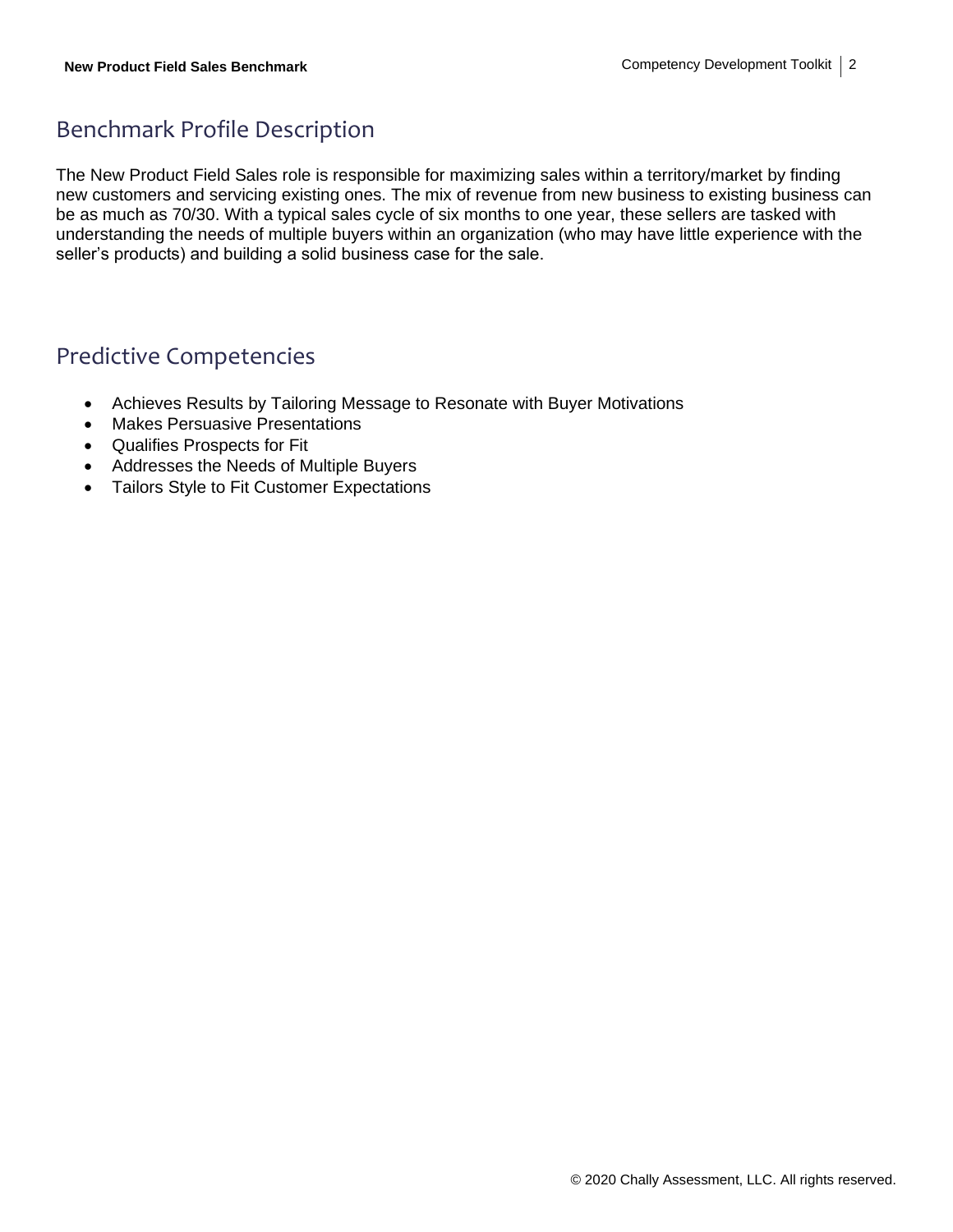### Achieves Results by Tailoring Message to Resonate with Buyer Motivations

Produces above-average results selling relatively new products or discretionary purchases which have several alternatives vying for the same budget dollars by working to understand customer buying motivations and matching the sales proposition to them; has the ability to identify hot buttons to appeal to a specific buyer without appearing insincere or heavy-handed

| <b>LOW SCORES</b>                                                                                                                                                                                             |                                                   | <b>HIGH SCORES</b>                                                                                     |
|---------------------------------------------------------------------------------------------------------------------------------------------------------------------------------------------------------------|---------------------------------------------------|--------------------------------------------------------------------------------------------------------|
| Impatient or uncomfortable with needs analysis                                                                                                                                                                | Is driven to understand prospects' and customers' |                                                                                                        |
| May focus on own objectives without really<br>understanding what the customer needs                                                                                                                           |                                                   | needs so the product offering can be properly<br>positioned with the appropriate group of features and |
| May try to force an immediate match of the product<br>to the customer's need, then quickly move on if<br>unsuccessful<br>May use a standard benefit message regardless of<br>the prospect's motivation to buy |                                                   | options                                                                                                |
|                                                                                                                                                                                                               |                                                   | Enjoys the challenge of exploring a unique set of needs                                                |
|                                                                                                                                                                                                               |                                                   | Varies the benefit message to fit the buyer even though                                                |
|                                                                                                                                                                                                               |                                                   | the product offering is fairly fixed                                                                   |
|                                                                                                                                                                                                               |                                                   | Works to identify the approach or product offering that<br>is most appealing to a prospect             |

#### Mindset Tips:

- Learn the importance of needs analysis it is essential to understand customer preferences when selling a product with no track record.
- Commit to discovering each prospect's buying motivations both practical and emotional.
- **EXECT** Remember that each customer has unique business needs do not enter the sales process thinking that every prospect has the same objectives.
- Although it is good to be persistent, be careful not to become so focused on completing the sale that you appear pushy – remember that remaining flexible and responsive is the best way to make a sale.
- Be certain to emphasize the benefits of your product that will appeal most to your prospect, rather than focusing on features that you personally find attractive.

- Elicit information from your contacts regarding their objectives and concerns do not assume that everyone seeks the same results from your product.
- Prepare a list of questions that will aid you in unearthing customers' hot buttons determine what features of your product will most incite them to make a purchase.
- Perform a detailed written needs analysis for each contact that you meet list each prospect's requirements as well as the features of your product that could satisfy that need.
- Network and probe to uncover each contact's buying motivation it could help you to secure a future sale.
- **EXECT** Remain flexible try different angles until you find a sales approach that appeals to your prospect.
- Consistently gauge the prospect's willingness to buy if you are not generating sufficient excitement, try a different approach.
- Take your time when trying to appeal to a prospect's needs ask questions and try to suit your routine to the customer.
- Sit in with a salesperson who consistently modifies his sales technique to suit his prospects take notes of the methods he uses.
- Watch the customer's reaction during your sales routine take a different angle if the prospect does not seem enthusiastic about your product.
- **EXECT** Remember to continually test the waters in order to gauge your customer's level of interest change your technique if the customer seems bored or reserved.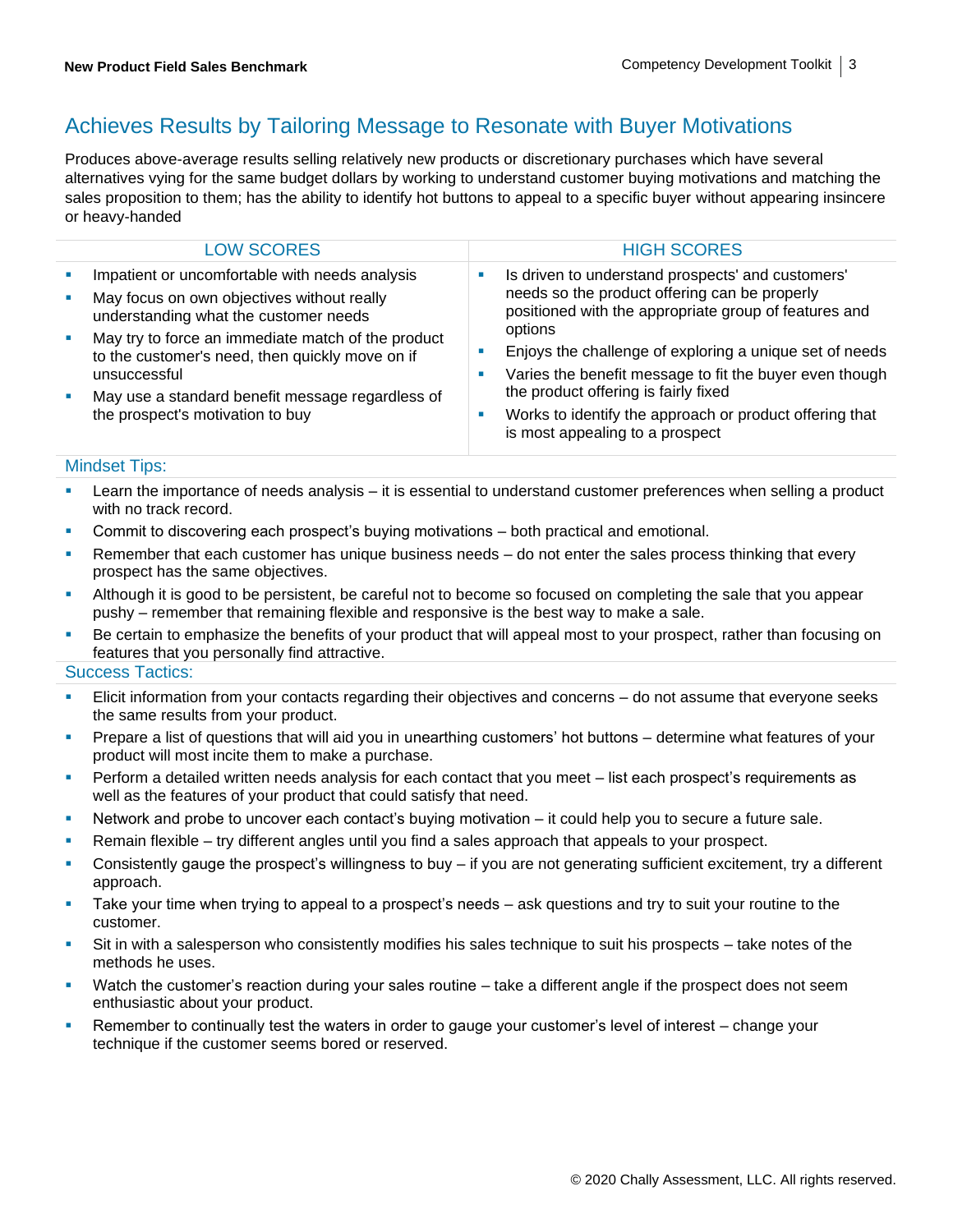### Makes Persuasive Presentations

Excites the customer with an enthusiastic presentation style; demonstrates value and actively promotes products and services by making an emotional appeal; holds the customer's attention and interest by keeping the presentation content relevant; varies style to build toward a buying decision

| <b>LOW SCORES</b>                                                                                                                                                                                                                                                                                                                                                                                                                                                       |                                                                                                                                                                                                                             | <b>HIGH SCORES</b>                                                                                                                                                                                                                                                                                                                                                                                                                                                                                                                                           |
|-------------------------------------------------------------------------------------------------------------------------------------------------------------------------------------------------------------------------------------------------------------------------------------------------------------------------------------------------------------------------------------------------------------------------------------------------------------------------|-----------------------------------------------------------------------------------------------------------------------------------------------------------------------------------------------------------------------------|--------------------------------------------------------------------------------------------------------------------------------------------------------------------------------------------------------------------------------------------------------------------------------------------------------------------------------------------------------------------------------------------------------------------------------------------------------------------------------------------------------------------------------------------------------------|
| May be more comfortable with establishing a<br>×<br>п<br>persuade<br>Sticks too closely to a script and does not vary the<br>×<br>content or emphasis to address the needs of each<br>audience<br>Too focused on the mechanics of the presentation<br>×<br>concurrence<br>Cannot easily adjust to a nonsupportive audience<br>×<br>response and may rush an ineffective presentation<br>just to finish it rather than alter the presentation to<br>change that response | dialogue that emphasizes listening and an exchange<br>of ideas than with making an impact on the audience<br>Uses presentations to entertain rather than inform or<br>itself to pay attention to audience understanding and | Makes formal presentations that focus on creating an<br>×<br>impact while communicating information<br>Has the potential to capture and hold the audience's<br>attention<br>Takes charge and keeps control of the information<br>being communicated through a presentation that is<br>polished and rehearsed<br>Varies style and content to appeal to the audience<br>п<br>Projects enthusiasm about a solution to the audience,<br>moving them closer to a buying decision<br>Monitors audience response and adjusts presentation<br>п<br>to stay on target |
|                                                                                                                                                                                                                                                                                                                                                                                                                                                                         |                                                                                                                                                                                                                             |                                                                                                                                                                                                                                                                                                                                                                                                                                                                                                                                                              |

### Mindset Tips:

- Commit to becoming fully informed about your product, so that you can answer questions and easily highlight exciting features.
- Get to know your customer so that you can focus your presentation on those benefits that they will find most interesting.
- Do not focus so much on conveying information that you lose sight of style  $-$  be informative but strive to be entertaining.
- Strive to focus less on your words and more on audience reaction if you note boredom, make a mental note of what you were saying at the time.

- Analyze your presentations to see if they are too bland or overly detailed modify them to generate more Analyze your presentations to see if they are too bland or overly detailed – modify them to generate more excitement.
- Record your presentations and then watch them so that you can see, first-hand, where you lose audience attention.
- Attend presentations by charismatic colleagues take note of the techniques they use to generate excitement and implement them in your own presentations.
- Ask an experienced co-worker to listen to your presentations ask them for pointers on how to add excitement to the content.
- Write your presentation on paper before performing it highlight all the verbs you use and try to replace them with words that denote more dynamic action.
- **■** Attend a formal public speaking class that can ease your fears and hone your performance skills.
- Practice your presentations until you're comfortable enough to perform them in a more casual, conversational style.
- Speak as often as you can in non-work-related areas so that you can gain the confidence you need.
- List all the questions asked during your presentation repeat questions may need to be worked into the presentation itself.
- Analyze your audience and modify your presentation to suit their personality for example, if they are more technically oriented, focus on the technical aspects of your product.
- Work with different groups to learn how to analyze audience reaction and how to alter your message to reach them.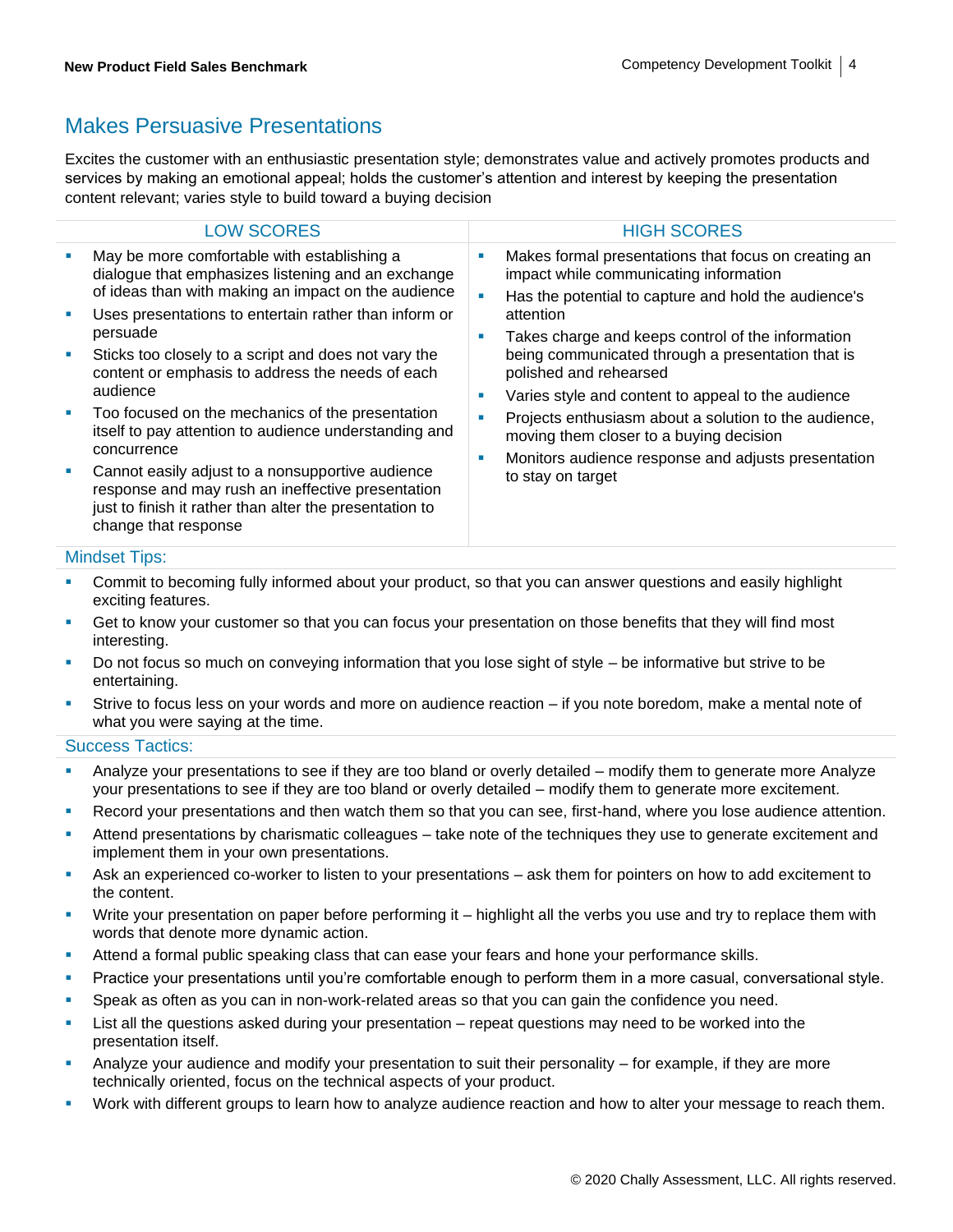### Qualifies Prospects for Fit

Determines the prospect's potential fit within product modification parameters; efficiently decides the level of effort and focus needed to move the prospect along in the sales funnel or remove them; focuses the majority of effort on assessing the prospect's level of interest in a product/system designed for industry or function needs; keeps to a minimum the time spent making modifications to an established product or system; presses to make progress in the sales process

|        | <b>LOW SCORES</b>                                                                                                                                                             | <b>HIGH SCORES</b>                                                                                                                                                                                      |
|--------|-------------------------------------------------------------------------------------------------------------------------------------------------------------------------------|---------------------------------------------------------------------------------------------------------------------------------------------------------------------------------------------------------|
|        | May not analyze how effectively a prospect's needs<br>can be met without considerable modification of the<br>existing product or service                                      | Conducts an effective needs analysis to determine a<br>profitable match between the prospect's requirement<br>and a product or product designed to accommodate<br>industry or function needs            |
|        | May allow a desire for the business to drive a<br>decision to customize an established product or<br>product without consideration of associated costs or<br>profit potential | Holds a fact-finding meeting to identify prospect needs<br>and requirements<br>Asks questions at the appropriate approval level                                                                         |
| ш      | Lacks an in-depth understanding of product<br>applications and/or the prospect's business                                                                                     | Possesses a solid knowledge of the product/service<br>applications in the prospect's setting                                                                                                            |
|        | Uses interest in a prospect's needs or problems, or<br>compatibility with contacts, as the criteria for keeping<br>that prospect in the sales funnel                          | Does not allow time to be consumed by prospects who<br>should be disengaged or deferred based on the quality<br>of business they will provide                                                           |
| ×<br>ш | May be slow to 'cut loose' noncommitted prospects<br>Diverts time and resources from 'hot' prospects by<br>trying to generate increased interest from lukewarm<br>prospects   | Is willing to 'cut loose' an indecisive prospect and focus<br>on those closer to a buying decision or more likely to<br>find satisfaction within the parameters of a product or<br>product modification |
|        |                                                                                                                                                                               |                                                                                                                                                                                                         |

#### Mindset Tips:

- Understand that you will not be able to sell to every prospect some prospects require special, and costly, modifications to offerings in order for their needs to be met.
- Remember that spending too much time with prospects who require extensive modifications to your offering is not only costly, but a waste of time and resources that could be spent pursuing prospects who are ready to make a purchase and will be satisfied with a standard solution.
- Do not allow personal preferences to get in the way of determining which prospects are worth keeping just because a person is likeable and pleasant, does not make that person a good potential customer.

- Create a profile of any standard needs that link to each of the products or systems in your portfolio; once the customer's needs have been identified, you can suggest solutions that are based upon your existing sales offering.
- Once key prospects have been identified, spend some time researching the company, their strategy, their business issues, and their key initiatives so that you can identify their needs and requirements.
- Create a set of prioritization criteria and rate targets in terms of how likely they are to benefit from and buy specific products and solutions from your company as well as whether or not those solutions will require a large amount of modification.
- Ask questions that will unearth how the specific solutions your company provides can potentially help prospects to achieve their goals so that you can turn loose those prospects who do not fit with your sales offering.
- Look for prospects and targets who are seeking standard solutions to their issues not all customers need a customized sales offering to meet their requirements, thus making them a prospect worth pursuing.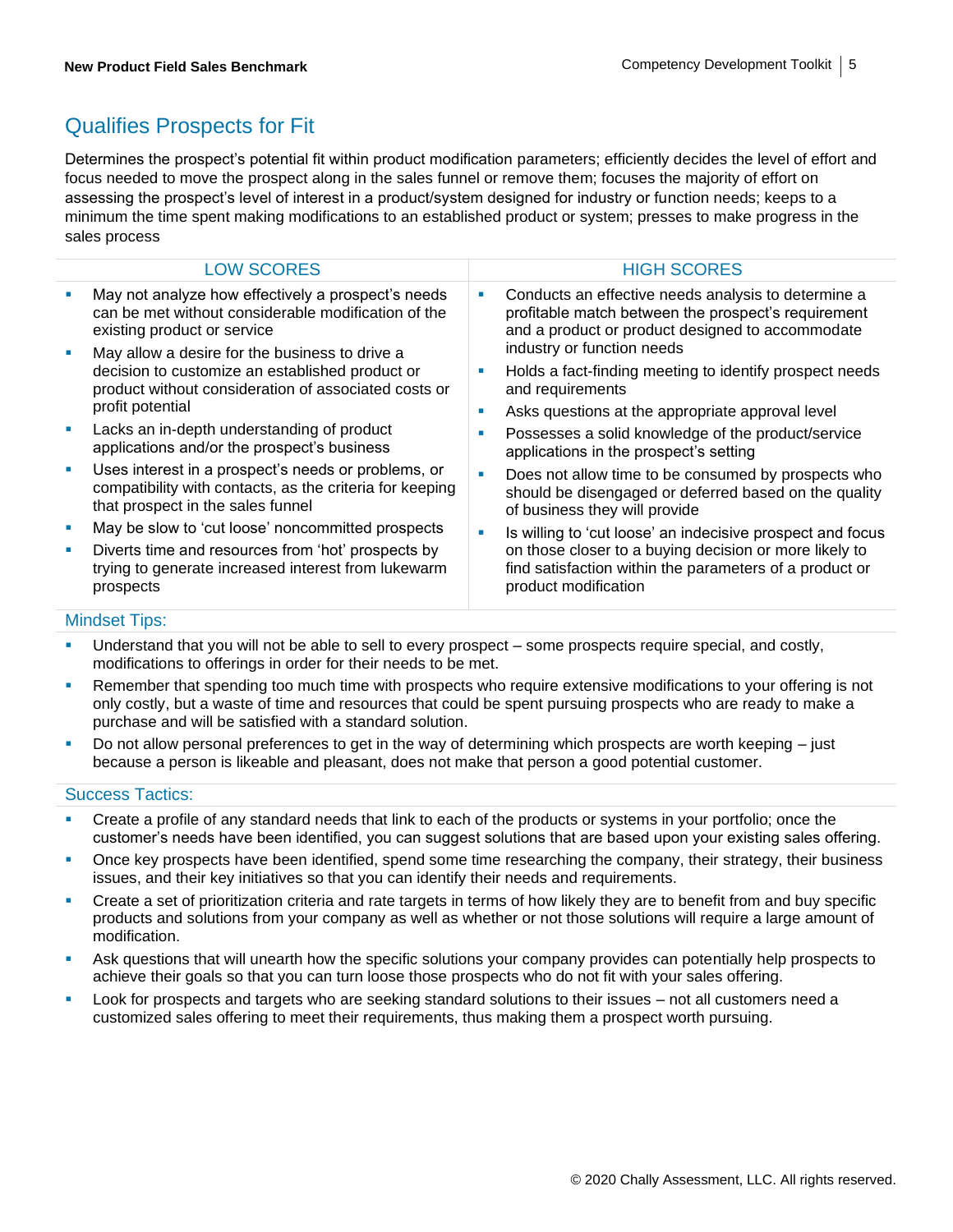### Addresses the Needs of Multiple Buyers

Sets high goals and works with complex customers by devising a plan to meet the needs of the various buying influences; consistently produces above-average sales results by developing an overview of potential barriers and minimizing the conflicts that can occur when selling to various needs of multiple components in the customer's organization

| <b>LOW SCORES</b>                                                                                                                                                                                                                                                                                                      | <b>HIGH SCORES</b>                                                                                                                                                                                                                                                                                                                                                        |
|------------------------------------------------------------------------------------------------------------------------------------------------------------------------------------------------------------------------------------------------------------------------------------------------------------------------|---------------------------------------------------------------------------------------------------------------------------------------------------------------------------------------------------------------------------------------------------------------------------------------------------------------------------------------------------------------------------|
| Can be content with marginal success or lowers goals<br>M.<br>to reach a level of success that is easier to<br>accomplish<br>Without a plan for dealing with varied needs of<br><b>D</b><br>different contacts within an organization, could be<br>unprepared to deal with obstacles created by<br>conflicting agendas | Driven to achieve ambitious goals; 'hungry' and<br>ш<br>aggressively ready to produce above-average results<br>Holds results achievement to a high personal<br>ш<br>standard<br>Plans a logical approach to the sales process that<br>M.<br>responds to various and potentially conflicting needs<br>presented by multiple buying influences within a<br>complex customer |
| Lacks the flexibility to manage the needs or<br>requirements of multiple contacts<br>May commit to a primary customer contact without<br>making provisions for assessing and addressing the<br>weight carried by additional buying influences within<br>the organization                                               | Thrives on complexity and the intricacy involved in<br>M.<br>opportunities to offer total value solutions to multiple<br>customer contacts<br>Expects barriers or delays to result from balancing the<br><b>CONTRACTOR</b><br>varied requirements of different elements within the<br>customer organization and factors these obstacles<br>into the timeline for the sale |

### Mindset Tips:

- **EXECT** Identify all potential buying centers within an account and create a strategy to engage with all potential contacts.
- **■** Understand that your success relies upon your ability to meet the potentially conflicting needs of multiple contacts within the customer organization.
- Commit to understanding every facet of your customer's requirements and then work to fulfill them.
- Clarify the requirements and expectations of each decision maker and influencer within the customer organization so that you can devise a solution that will balance all their needs.
- Realize that focusing on the primary contact in the organization will result in your falling short in providing the best possible solution – strive to meet the needs of every contact in the organization as a means of achieving sales success.

- Ask all the contacts within the customer organization about their short- and long-term business strategy and link your solutions/products/services to helping them achieve their strategy.
- **EXP** Create a system that allows you to capture and update information on each contact's unique needs, expectations, and business strategies and ensure all account activities reflect this knowledge.
- Demonstrate an understanding of what constitutes value for each unique contact within the customer organization – hold your results to this standard and do not lower those standards in the face of obstacles.
- Build a coalition of support within the customer organization by establishing relationships with a variety of individuals throughout the organization.
- Do not be satisfied with your current level of output build upon each month's results by taking a more consultative approach to complex customers.
- Create a set of satisfaction criteria and results measures with each buying center in that account to ensure you're providing differentiated service to each customer.
- Be willing to customize solutions for individual buying centers or contacts within a customer organization  $$ remember that flexibility, when dealing with complex customer systems, will establish you as a valuable source of customer support.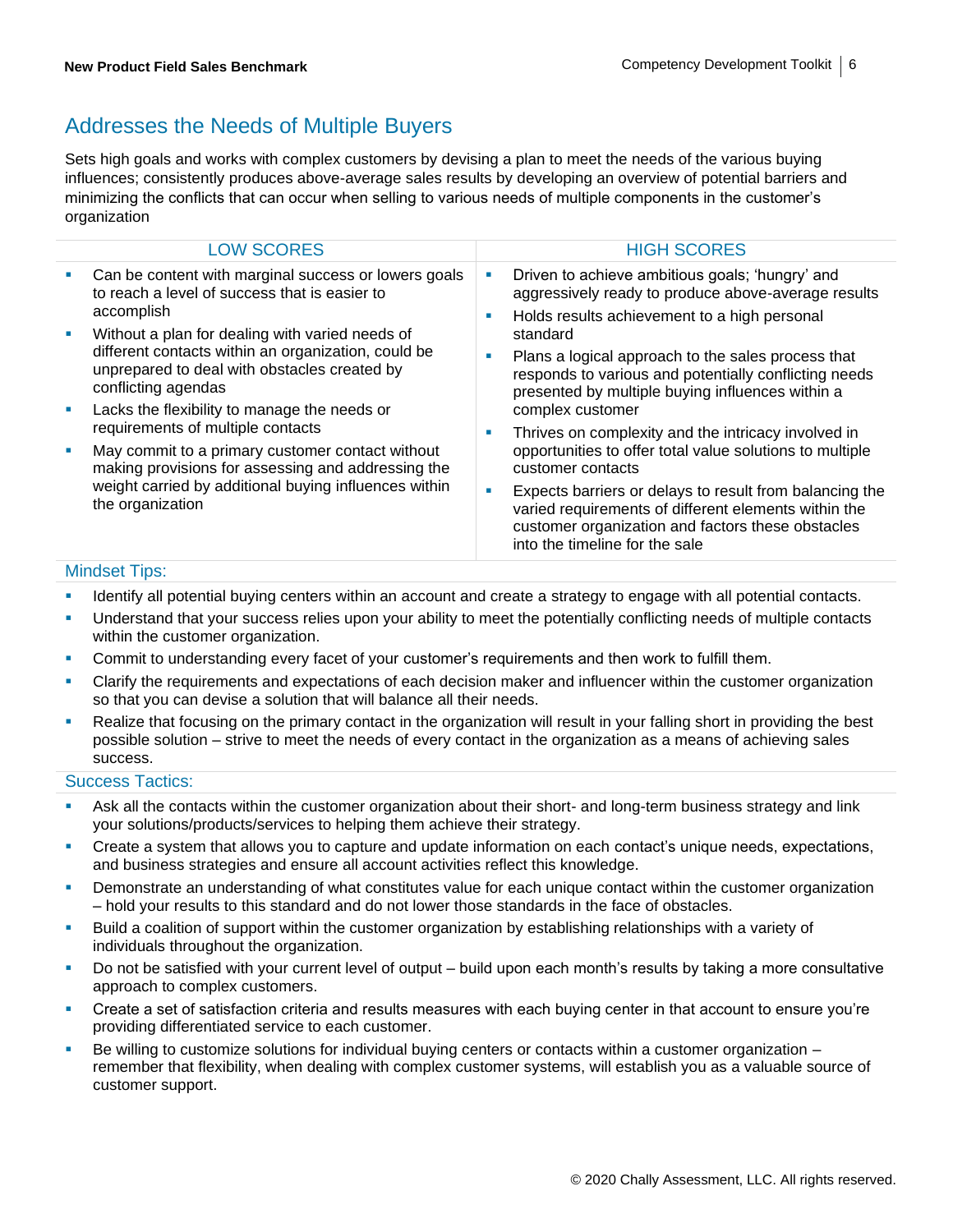### Tailors Style to Fit Customer Expectations

Tailors image to fit customer expectations; adapts to different situations with sincerity and realism, taking care to avoid obvious role-playing or acting; recognizes the value of first impressions; studies the image or style with which customers are most comfortable and adopts the conversational style and language most trusted by them

|    | <b>LOW SCORES</b>                                                                                                                                      |        | <b>HIGH SCORES</b>                                                                                                                                                                                                                                             |
|----|--------------------------------------------------------------------------------------------------------------------------------------------------------|--------|----------------------------------------------------------------------------------------------------------------------------------------------------------------------------------------------------------------------------------------------------------------|
| п  | May blatantly promote company or self without<br>anticipating how the customer will respond                                                            |        | Exhibits interest and commitment through involvement<br>in industry activities                                                                                                                                                                                 |
| ×  | Fails to do the homework on a prospect or customer<br>that would identify or verify the image that would be<br>consistent with customer expectations   | ш      | Quietly promotes self and company in a manner that<br>is respected by and gains credibility with the customer                                                                                                                                                  |
| I. | By focusing so intently on own style and objectives,<br>fails to make it a priority to establish and reinforce<br>credibility with the customer        | ×      | Before the first impression is made, becomes familiar<br>with customers, their business, and how success has<br>been achieved with similar customers in the past<br>Recognizes the business etiquette (such as dress and<br>speech) appropriate to a situation |
| I. | May ignore or fail to be concerned with the image<br>projected to others                                                                               | п<br>п |                                                                                                                                                                                                                                                                |
| U, | May be inflexible about changing personal style to<br>accommodate a customer who would be more<br>comfortable with or impressed by something different |        | Has the ability to read people and react to individual<br>needs<br>Assumes the appropriate professional level to match<br>the customer                                                                                                                         |
|    |                                                                                                                                                        | ×      | Adjusts own communication style to ensure that the<br>message is heard and to encourage dialogue                                                                                                                                                               |

### Mindset Tips:

- **EXECT** Remember that first impressions are critical, therefore arm yourself with knowledge that will help you to build credibility and prove to the customer that you can meet their expectations.
- Understand that as different customers have different expectations, it is impossible to work from a script having an agenda for the meeting is fine but personalize it by providing materials that will have the best impression on the customer.
- Realize that knowledge is power researching your customers before visiting them will provide you with the information you need to appeal to your customers' personal preferences.
- You never get a second chance to make a first impression therefore it only makes sense to study customers carefully in order to ascertain what they expect from your meeting and then provide it.

- **•** Use the internet or any public domain sources to research the background of the company and gain insight into their corporate image – whether it be a company of MBA's, technical experts, or innovators.
- **EXELG FOR THE MEET EXELG FOR THE EXELG FOR THE EXELG FOR THE FORM** FOR THE MET ISSNET THE MET ISSNET THE MET ISSNET THE MET ISSNET THE MET ISSNET THE MET ISSNET THE MET ISSNET THE MET ISSNET THE MET ISSNET THE MET ISSNET that will make the best impression.
- Read the Annual Report of the company before the first visit, as it contains valuable information about the company's mission, vision, strategic priorities, and values.
- Build a portfolio of materials that will demonstrate how you have helped companies similar to the customer's to succeed.
- Be prepared with the requisite support material, data, examples and customer stories you think will most establish trust and credibility with the customer.
- Understand the unwritten personality of the company education level, style of dress, company jargon and attempt to mirror that style in each interaction.
- Use speaking patterns, gestures, and vocabulary that are compatible with those in the customer organization.
- Role-play with a colleague or superior so that you can practice modifying your approach for different customers.